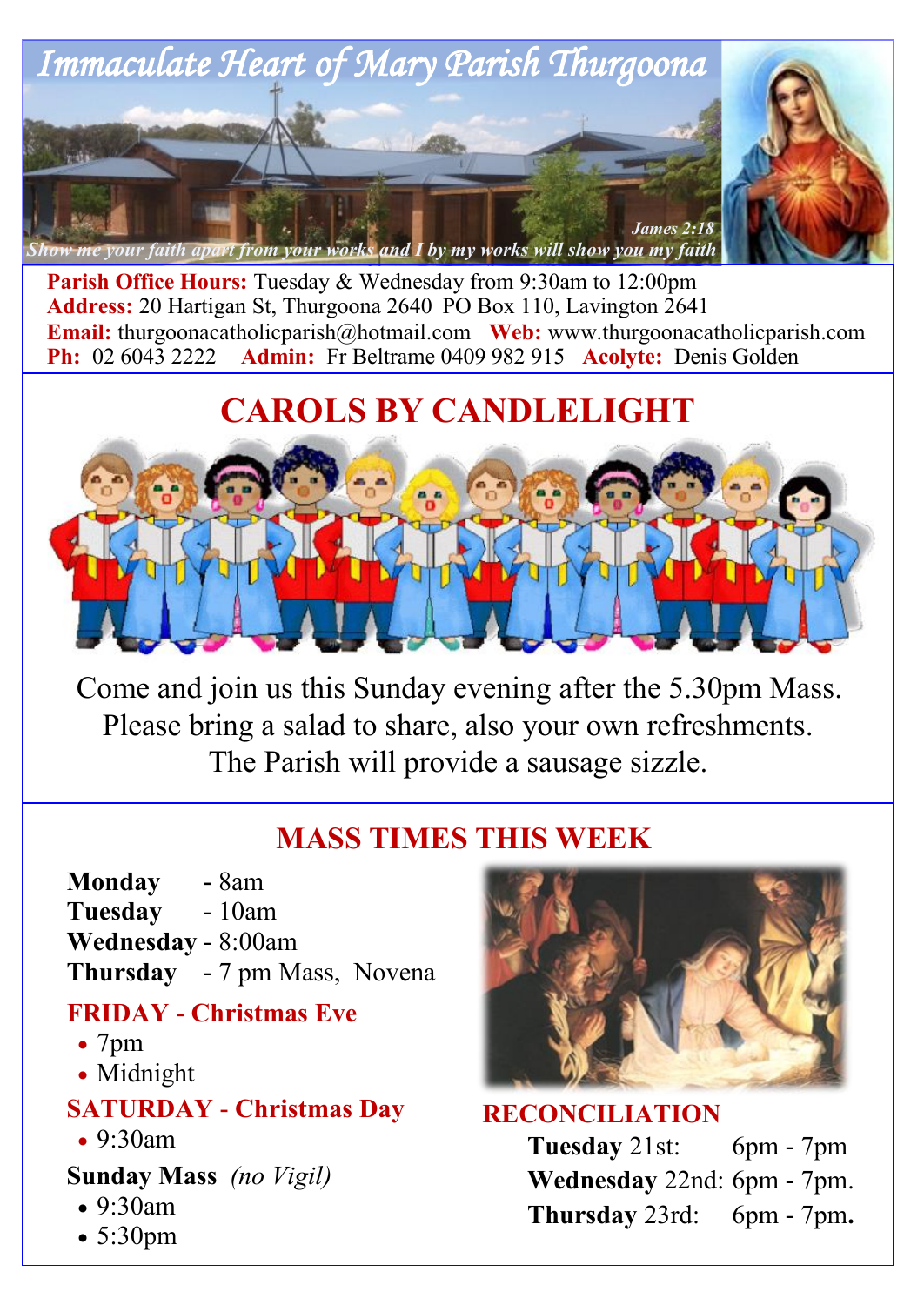### **4th SUNDAY OF ADVENT - YEAR C 19/12/2021**

### **First reading**  Micah 5:1-4

The Lord says this:

But you, Bethlehem Ephrathah, the least of the clans of Judah, out of you will be born for me the one who is to rule over Israel; his origin goes back to the distant past, to the days of old. The Lord is therefore going to abandon them till the time when she who is to give birth gives birth.

Then the remnant of his brothers will come back to the sons of Israel. He will stand and feed his flock with the power of the Lord, with the majesty of the name of his God. They will live secure, for from then on he will extend his power to the ends of the land. He himself will be peace.

### **Responsorial Psalm Psalm 79(80):2-3,15-16,18-19**

*Lord, make us turn to you; let us see your face and we shall be saved.*

This is what Christ said, on coming into the world:

You who wanted no sacrifice or oblation, prepared a body for me.

You took no pleasure in holocausts or sacrifices for sin;

then I said, just as I was commanded in the scroll of the book, 'God, here I am! I am coming to obey your will.'

Notice that he says first: *You did not want* what the Law lays down as the things to be offered, that is: the sacrifices, the oblations, the holocausts and the sacrifices for sin, and *you took no pleasure* in them; and then he says: *Here I am! I am coming to obey your will.* He is abolishing the first sort to replace it with the second.

And this will was for us to be made holy by the offering of his body made once and for all by Jesus Christ.

### **Gospel Acclamation Luke 1:38**

Alleluia, alleluia! I am the servant of the Lord: may his will for me be done. Alleluia!

### **Gospel Luke 1:39-45**

Mary set out and went as quickly as she could to a town in the hill country of Judah. She went into Zechariah's house and greeted Elizabeth.

Now as soon as Elizabeth heard Mary's greeting, the child leapt in her womb and Elizabeth was filled with the Holy Spirit. She gave a loud cry and said, 'Of all women you are the most blessed, and blessed is the fruit of your womb.

Why should I be honoured with a visit from the mother of my Lord? For the moment your greeting reached my ears, the child in my womb leapt for joy. Yes, blessed is she who believed that the promise made her by the Lord would be fulfilled.' *universalis.com*

### **Second reading The Research 2003 Represent Research 2003 Hebrews 10:5-10**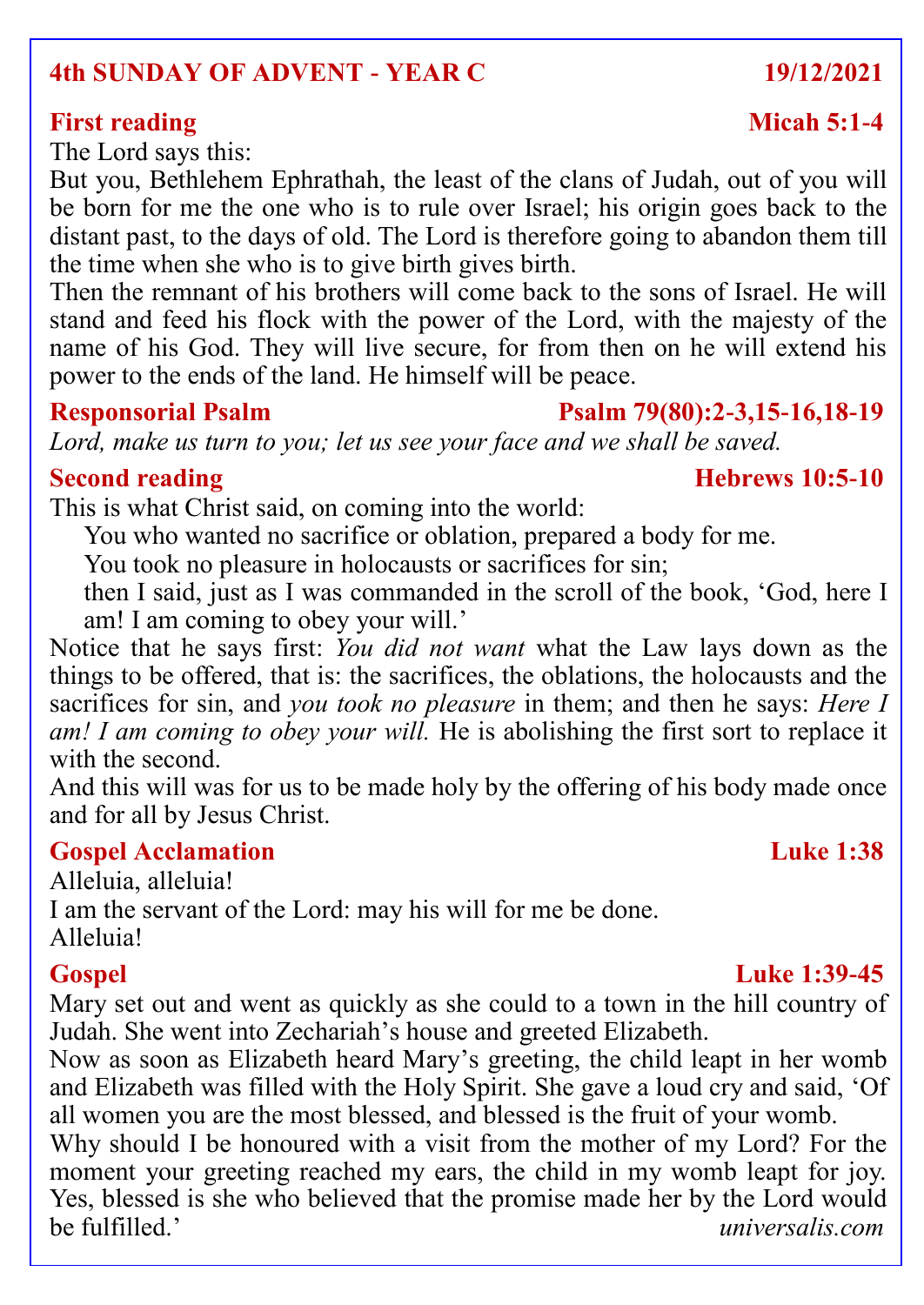## **Prayers of the Faithfull:**

**For our sick,** John Corby, Gary Smith, Mathew Smith, Katerie Byrnes, Wendy Mills, Elise Stevens, Carmel Baker, & Laurie Evans We pray to the Lord. **R.** Lord hear our prayer.

**For our recently departed,** Marjorie Ptasiuk, Mary Hickey and those who's anniversaries occur at this time inc. Douglas Thomson and Fr James Victory. We pray to the Lord. **R.** Lord hear our prayer.

### **Communion Antiphon Is 7: 14**

Behold, a Virgin shall conceive and bear a son; and his name will be called Emmanuel. *universalis.com*

## **PARISH NOTICES**

### **Parish Christmas Hamper:**

"Thank you Thank you Thank you" for your wonderful support towards the "Feed My Lambs Project"

Please know that through your generosity, you have put smiles and joy back into the hearts of those in need.

The hampers were prepared by the Legion of Mary to share the joy of Christmas as part of their St. Martha's Kitchen project.

### **Fatima Calendars:**

A beautiful and practical spiritual resource. \$8.00 ea.

### **Library:**

Educational & Inspirational DVDs available in the Church foyer, free to borrow and return. *See Denis Golden*

### **Parish Register:**

This register will assist Fr Dunne to get to know his new parish. Please email your details, phone, address etc to thurgoonacatholicparish@hotmail.com.

**Financial Report** Cheques payable to IHM Parish Account Direct Debit: BSB640000: Acc. No.111270902 Include name on transfers. **1st Coll:** \$506.70 **2nd Coll:** \$214.90 **Env:** \$190.00 **Dir Debit:** \$595.00

## **DIOCESAN COVID 19 PROTOCOLS** *15/11/2021*

- Registration still required QR Code registration preferred.
- Masks are optional and encouraged when social distancing is not possible.
- Those who prefer to receive Holy Communion on the tongue are asked to approach the communion line after those who have received on the hand.